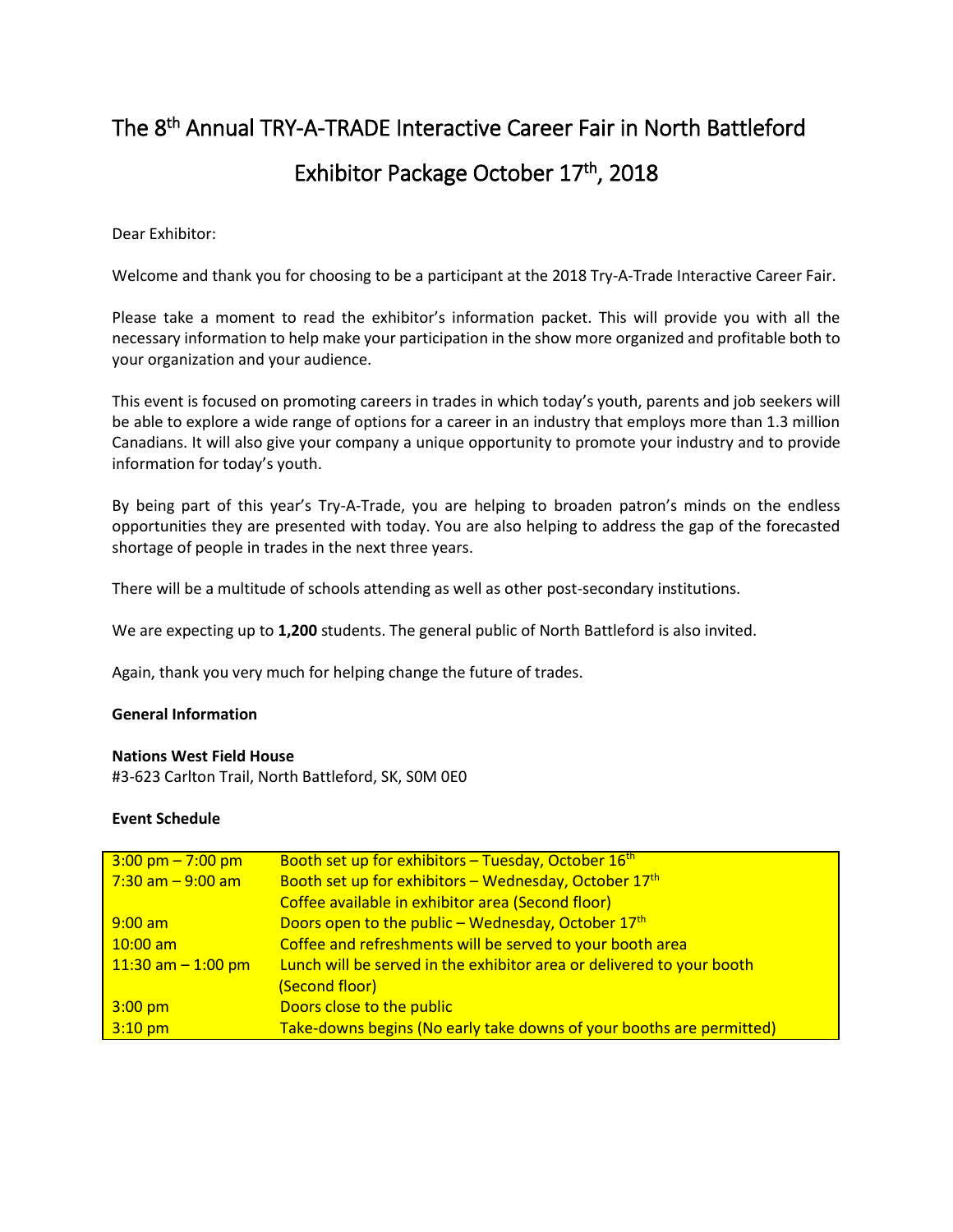# THANK YOU TO OUR GENEROUS SPONSORS FOR MAKING TRY A TRADE A SUCCESS!

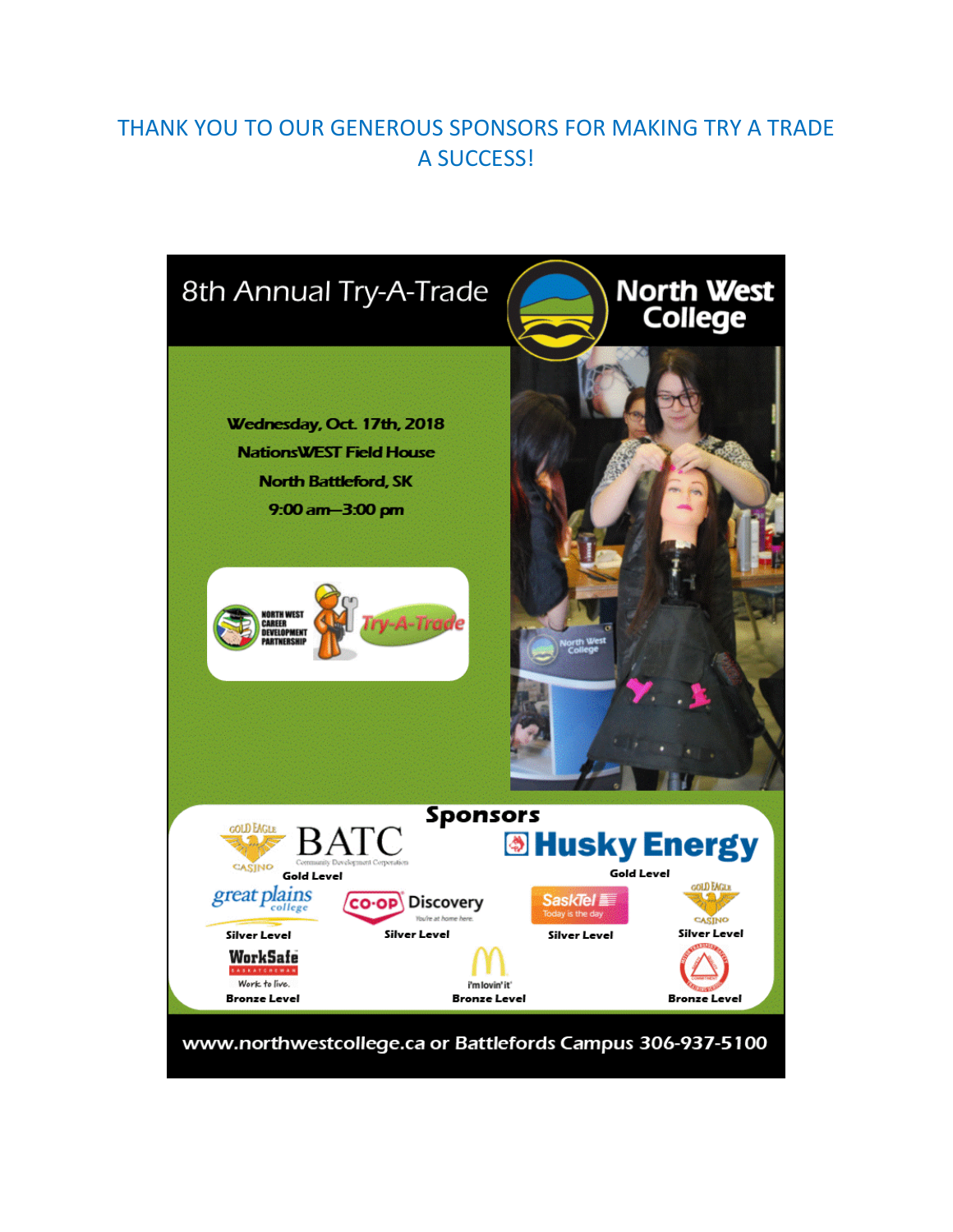## **RULES, REGULATIONS AND SAFETY GUIDELINES**

#### **Submitting your registration certified that you have agreed to the terms of this notice and of this section specifically.**

#### **Alcohol / Illegal Drugs:**

The consumption of alcoholic beverages or illegal narcotics is PROHIBITED. Anyone found to be consuming or under the influence of alcoholic beverages or in possession of illegal drugs will be denied access to the premises.

#### **Exclusion of Liability and Assumption of Risk and Jurisdiction:**

The Try-A-Trade Committee, employees, volunteers, stakeholders or affiliates shall not be held liable for any loss, damage, theft, injury or death occurred during the Try-A-Trade duration from October 16<sup>th</sup> to October 17<sup>th</sup>, 2018.

#### **Fire Regulations:**

All booths must be in compliance with the Saskatchewan Fire Code Regulations. Please refer to <http://www.publications.gov.sk.ca/freelaw/documents/English/Statutes/Statutes/F15-11.pdf> for more details. The organizers retain the right to refuse any material, object or practice that does not confirm to this code.

#### **Smoking:**

There is No Smoking inside the NationsWEST Field House. There are designated areas outside the building.

#### **Safety / First Aid:**

Members of WPD Ambulance will be onsite as one of the exhibitors and will provide assistance if necessary. It is expected that any exhibitor with interactive activity will follow safety practices through proper use of Personal Protective Equipment (PPE) during demonstration. You are enforced to call the attention of anyone doing unsafe act.

#### **Foods & Refreshments:**

All REGISTERED exhibitors shall be provided a free lunch and refreshments throughout the day, this includes coffee/refreshments in the exhibitor area (second floor) from 7:30 am - 9:00 am, coffee and refreshment delivery to your booth at 10:00 am and lunch in the exhibitor area from 11:30 am - 1:00 pm. Should you wish to purchase additional items the canteen will be open for the duration of the event.